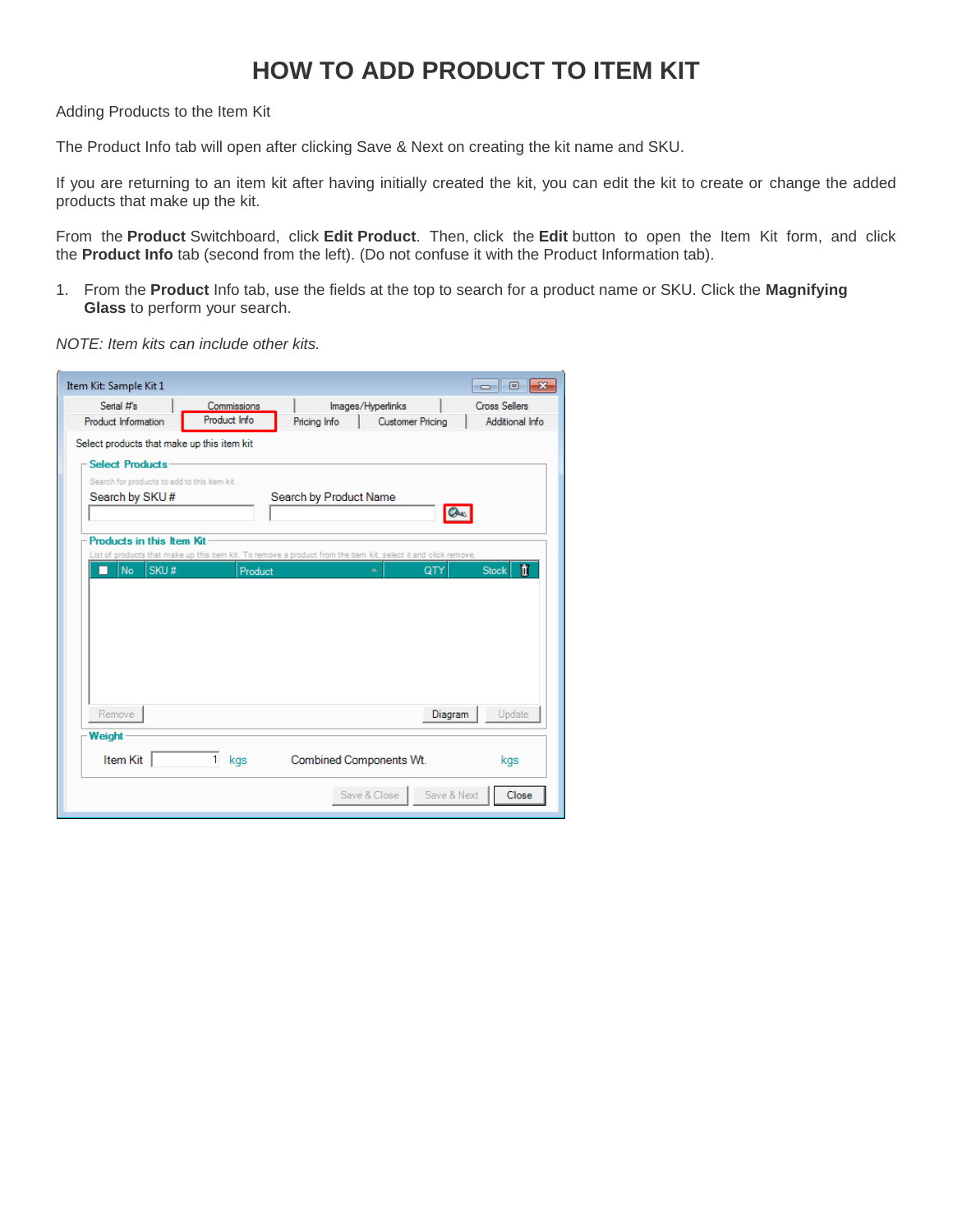2. Your search results will appear in a separate window. Click the **Checkmark** to add the product(s) and click **Add**. You can also perform a new search from this window if necessary.

| $\overline{\mathbf{x}}$<br><b>Search for Products</b> |                   |                                                                               |                                                                                                                                                                                                                             |   |  |  |  |
|-------------------------------------------------------|-------------------|-------------------------------------------------------------------------------|-----------------------------------------------------------------------------------------------------------------------------------------------------------------------------------------------------------------------------|---|--|--|--|
|                                                       | $\Box$ Select All | <b>Product Search Results</b><br>that product will be removed from this list. | Check the product/s that you wish to select. PLEASE NOTE: You will be able to add variants belonging to a<br>product only once. For example if you select only one variant of a product all the other variants belonging to |   |  |  |  |
|                                                       |                   | SKU#                                                                          | <b>Product Name</b>                                                                                                                                                                                                         |   |  |  |  |
| ☑                                                     |                   | VFG00001                                                                      | Carrots                                                                                                                                                                                                                     |   |  |  |  |
| $\blacktriangleright$                                 |                   | <b>VEG00002</b>                                                               | Potato                                                                                                                                                                                                                      |   |  |  |  |
| ⊻                                                     | R                 | <b>VFG00003</b>                                                               | Onion                                                                                                                                                                                                                       | Ξ |  |  |  |
| ⊻                                                     |                   | <b>VFG00004</b>                                                               | Garlic:                                                                                                                                                                                                                     |   |  |  |  |
| ⊻                                                     |                   | <b>VFG00005</b>                                                               | <b>Bell Pepper</b>                                                                                                                                                                                                          |   |  |  |  |
|                                                       | Б                 | <b>VFG00006</b>                                                               | Squash                                                                                                                                                                                                                      |   |  |  |  |
| 0000000                                               |                   | <b>VFG00007</b>                                                               | <b>Bitter Gourd</b>                                                                                                                                                                                                         |   |  |  |  |
|                                                       |                   | <b>VEG00008</b>                                                               | Okra                                                                                                                                                                                                                        |   |  |  |  |
|                                                       | n                 | <b>VFG00009</b>                                                               | Lettuce                                                                                                                                                                                                                     |   |  |  |  |
|                                                       | h۵                | <b>VEG00010</b>                                                               | <b>Baguio Beans</b>                                                                                                                                                                                                         |   |  |  |  |
|                                                       | h1                | <b>FRU00001</b>                                                               | Orange                                                                                                                                                                                                                      |   |  |  |  |
|                                                       | 12                | <b>FRU00002</b>                                                               | Apple                                                                                                                                                                                                                       |   |  |  |  |
|                                                       | h3                | <b>FRU00003</b>                                                               | Pineapple                                                                                                                                                                                                                   |   |  |  |  |
|                                                       | 14                | <b>FRU00004</b>                                                               | Watermelon                                                                                                                                                                                                                  |   |  |  |  |
|                                                       | 15                | <b>FRU00005</b>                                                               | Chico                                                                                                                                                                                                                       |   |  |  |  |
|                                                       | 16                | <b>FRU00006</b>                                                               | Grapes                                                                                                                                                                                                                      |   |  |  |  |
|                                                       |                   | <b>CDUMMA7</b>                                                                | Manne                                                                                                                                                                                                                       |   |  |  |  |
|                                                       |                   |                                                                               | Close<br>Add                                                                                                                                                                                                                |   |  |  |  |

- 3. Repeat steps above until you have selected all the products for your kit.
- 4. The selected items will appear in the **Item Kit > Product Info tab**. Enter the quantity of the added products necessary to make the kit.

| Item Kit: Sample Kit 1 |                                                                                      |                                  |                                                                                            |                        |                                                                                                                 |                      |  |  |  |
|------------------------|--------------------------------------------------------------------------------------|----------------------------------|--------------------------------------------------------------------------------------------|------------------------|-----------------------------------------------------------------------------------------------------------------|----------------------|--|--|--|
|                        | Serial #'s                                                                           |                                  | Commissions                                                                                |                        | Images/Hyperlinks                                                                                               | <b>Cross Sellers</b> |  |  |  |
|                        | Product Information                                                                  |                                  | Product Info                                                                               | Pricing Info           | <b>Customer Pricing</b>                                                                                         | Additional Info      |  |  |  |
| <b>Select Products</b> |                                                                                      | Search by SKU#                   | Select products that make up this item kit<br>Search for products to add to this item kit. | Search by Product Name |                                                                                                                 | <b>CA</b>            |  |  |  |
|                        |                                                                                      | <b>Products in this Item Kit</b> |                                                                                            |                        | List of products that make up this item kit. To remove a product from the item kit, select it and click remove. |                      |  |  |  |
| П                      | No.                                                                                  | SKU#                             | Product                                                                                    |                        | QTY                                                                                                             | m<br><b>Stock</b>    |  |  |  |
|                        | 5                                                                                    | <b>VEG00005</b>                  | <b>Bell Pepper</b>                                                                         |                        | 5                                                                                                               | ĨĨ<br>60             |  |  |  |
|                        | 1                                                                                    | <b>VEG00001</b>                  | Carrots                                                                                    |                        | 5                                                                                                               | ΪĨ<br>65             |  |  |  |
|                        | 4                                                                                    | <b>VEG00004</b>                  | Garlie                                                                                     |                        | 5                                                                                                               | Ħ<br>70              |  |  |  |
|                        | $\overline{3}$                                                                       | <b>VEG00003</b>                  | Onion                                                                                      |                        | 5                                                                                                               | ΪĨ<br>100            |  |  |  |
|                        | $\overline{2}$                                                                       | <b>VEG00002</b>                  | Potato                                                                                     |                        | $\overline{5}$                                                                                                  | ΤîΤ<br>110           |  |  |  |
|                        | Remove<br>Diagram<br>Update                                                          |                                  |                                                                                            |                        |                                                                                                                 |                      |  |  |  |
|                        | Weight<br>1<br>Item Kit<br>Combined Components Wt.<br>kgs<br>5<br>kgs<br>Save & Next |                                  |                                                                                            |                        |                                                                                                                 |                      |  |  |  |
|                        |                                                                                      |                                  |                                                                                            |                        | Save & Close                                                                                                    | Close                |  |  |  |

- 5. You can remove products by double clicking the **Trash Can**, or selecting them and clicking **Remove**.
- 6. Click **Update**.